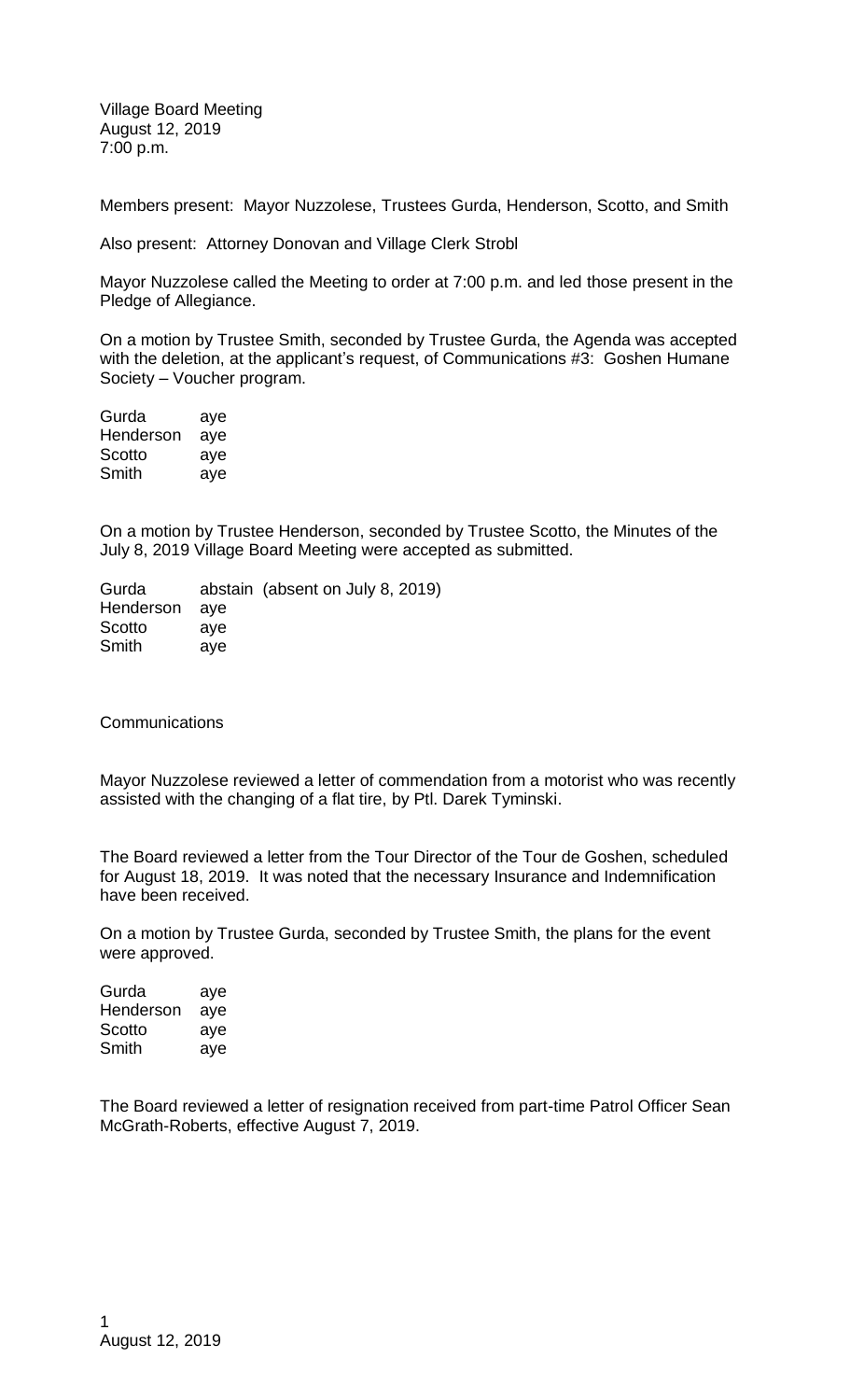## Items of Business

Trustee Gurda moved the following, which was seconded by Trustee Henderson:

**WHEREAS,** Section 2019-a of the Uniform Justice Court Act requires that town and village justices annually provide their court records and dockets to their respective town and village auditing boards, and that such records then be examined or audited and that fact be entered into the minutes of the board's proceedings; and

**WHEREAS,** the Unified Court System's *Action Plan for the Justice Courts,* announced November 2006, includes initiatives to improve accountability and controls over Justice Court finances and records, including an increased monitoring of town and village board compliance with section 2019-a; now, therefore,

**BE IT RESOLVED,** that the Village Board of the Village of Goshen acknowledges that the required audit has been conducted by Nugent & Haeussler, P.C., and delivered to the Village on June 21, 2019.

| Gurda     | aye |
|-----------|-----|
| Henderson | aye |
| Scotto    | aye |
| Smith     | aye |

On a motion by Trustee Henderson, seconded by Trustee Scotto, the Mayor is hereby authorized to sign a proposal from Nugent & Haeussler, P.C., Certified Public Accountants, for the purpose of conducting an audit of the Justice Court Department for the period ended May 31, 2019, as required in Section 2019-a of the Uniform Justice Court Act. It is understood that the fee for this service will not exceed \$3,050.00.

| Gurda     | aye |
|-----------|-----|
| Henderson | aye |
| Scotto    | aye |
| Smith     | aye |

On a motion by Trustee Gurda, seconded by Trustee Smith, bills as examined by members of the Board were approved in accordance with Abstract 2019/2020 number 01, check numbers 16034 through 16212 in the amount of \$848,805.81.

| Gurda     | aye |
|-----------|-----|
| Henderson | aye |
| Scotto    | aye |
| Smith     | aye |